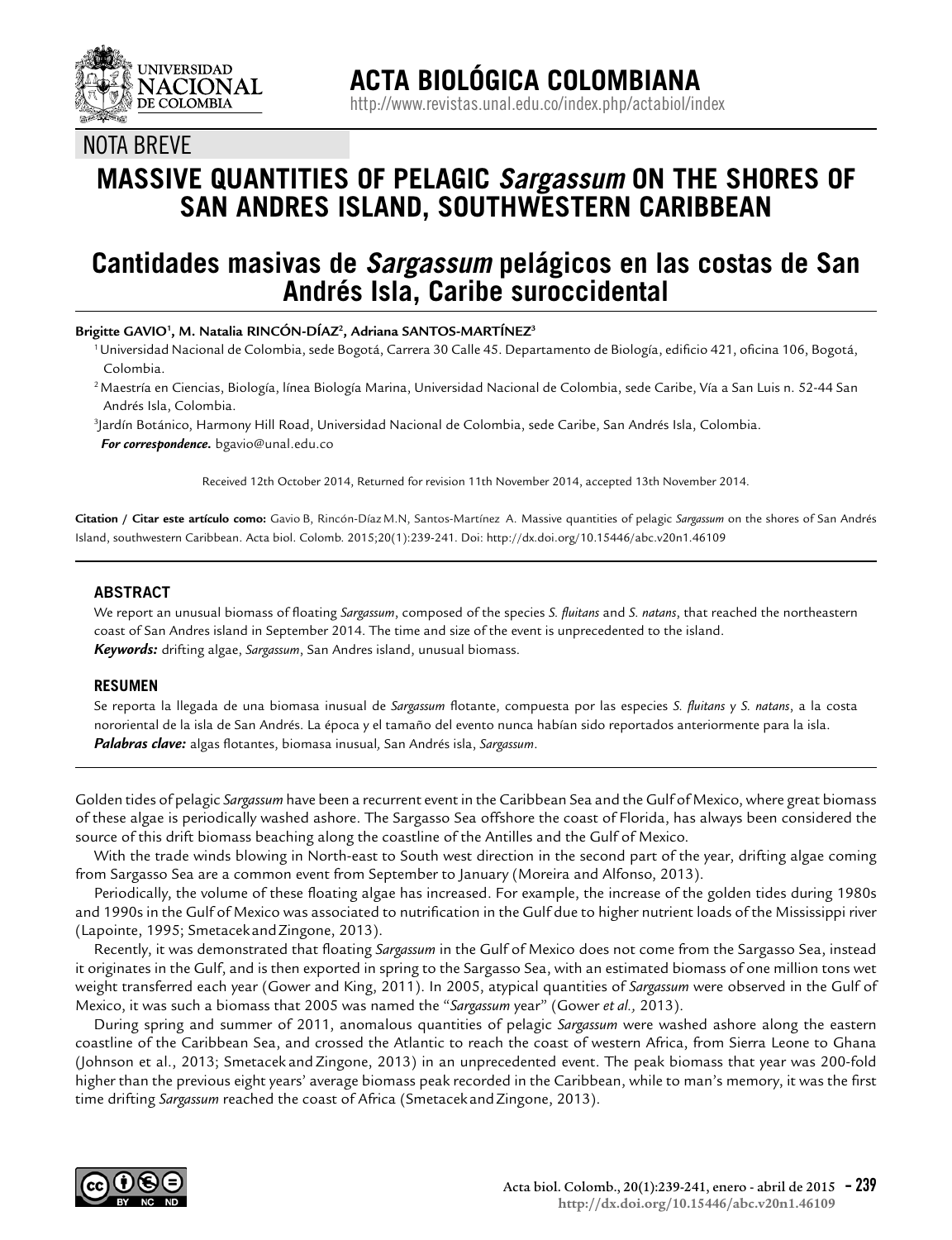

**Figure 1.** Floating *Sargassum* along the coast of San Andres island. **Figure 2.** Beached *Sargassum* on the coast of San Andres island



Contrary to what was previously thought, satellite images showed that the origin of the floating algae was not the Sargasso Sea, but an area north of the estuary of the Amazon River, offshore the coast of Brazil (Johnson *et al.,* 2013; Gower *et al.,* 2013). This region had never been associated with *Sargassum* growth in the past, and, although the underlying causes of this anomalous event have not yet been elucidated, scientists suggest a link with global warming and perhaps nutrient load from the Amazon River (Johnson *et al.,* 2013).

In 2012, Moreira and Alfonso (2013) reported an unusual *Sargassum* tide in the southern coast of Cuba. Although the authors mentioned that floating *Sargassum* periodically beaches along the island's coastline, the site and time of the year the drift algae were observed in 2012 were unusual.

San Andres Island lies in Southwestern Caribbean, about 280 km off the coast of Nicaragua. Its coast is periodically subjected to drifting algae during winter months, generally from November to January, when trade winds are strong and great amounts of drift are driven to the coast. The drift reaching the island is composed of seagrass species (*Thalassia testudinum* and *Syringodium filiforme*), which constitute the major biomass, and a diverse community of seaweeds, among which *Sargassum natans* and *S. fluitans* are present (Ortiz and Gavio, 2012).

During September  $17<sup>th</sup> - 20<sup>th</sup>$  of 2014, an unusual tide of *Sargassum* reached the northeastern coast of the island, covering an estimated of 32520 m<sup>2</sup> (El Isleño, 2014).

The algae were identified as *Sargassum fluitans* and, with less biomass, *S. natans*. As reported in other locations, the biomass and timing of the drift reaching San Andres was unusual and not seen in the past decades. Meanwhile,

reports of floating algae reaching the coastline of the Lesser Antilles have been documented between August and September of this year (Roffs, 2014). During the 2011 event, San Andres was not affected by the golden tide reaching both sides of the Atlantic.

The fact that these events have become recurrent, in the past three years, is alerting scientists as well as the affected communities, where tourism, fishing, and other economic activities have been disrupted. It is possible that nutrient loads are a likely cause, as it was suggested twenty years ago by Lapointe (1995). Although the origin of this 2014 event has not been identified yet, the drift in San Andres was observed shortly after the passage of hurricane Edouard (Sosnowski, 2014) towards the Atlantic coast of United States, and currents deriving from this atmospheric event may have blown seaweeds to San Andres Island.

Although in San Andres the *Sargassum* episode was shortlived and no major negative effects were observed on the nearshore coastal communities, it is urgent to understand the causes of these events, which may disrupt shallow ecosystems like seagrass and macroalgal beds, and affect local communities disrupting their economic activities.

## **AGRADECIMIENTOS**

The authors wish to thank Ana Maria Alvarado and Jairo Urrego for their help in the field, and taking the photographs. Judith Castañeda and Paulina Ñustes transported the samples to Bogotá, for which we are grateful. Dr. Michael J. Wynne provided critical literature for which we acknowledge. The present contribution was supported by Universidad Nacional de Colombia, sede Caribe.